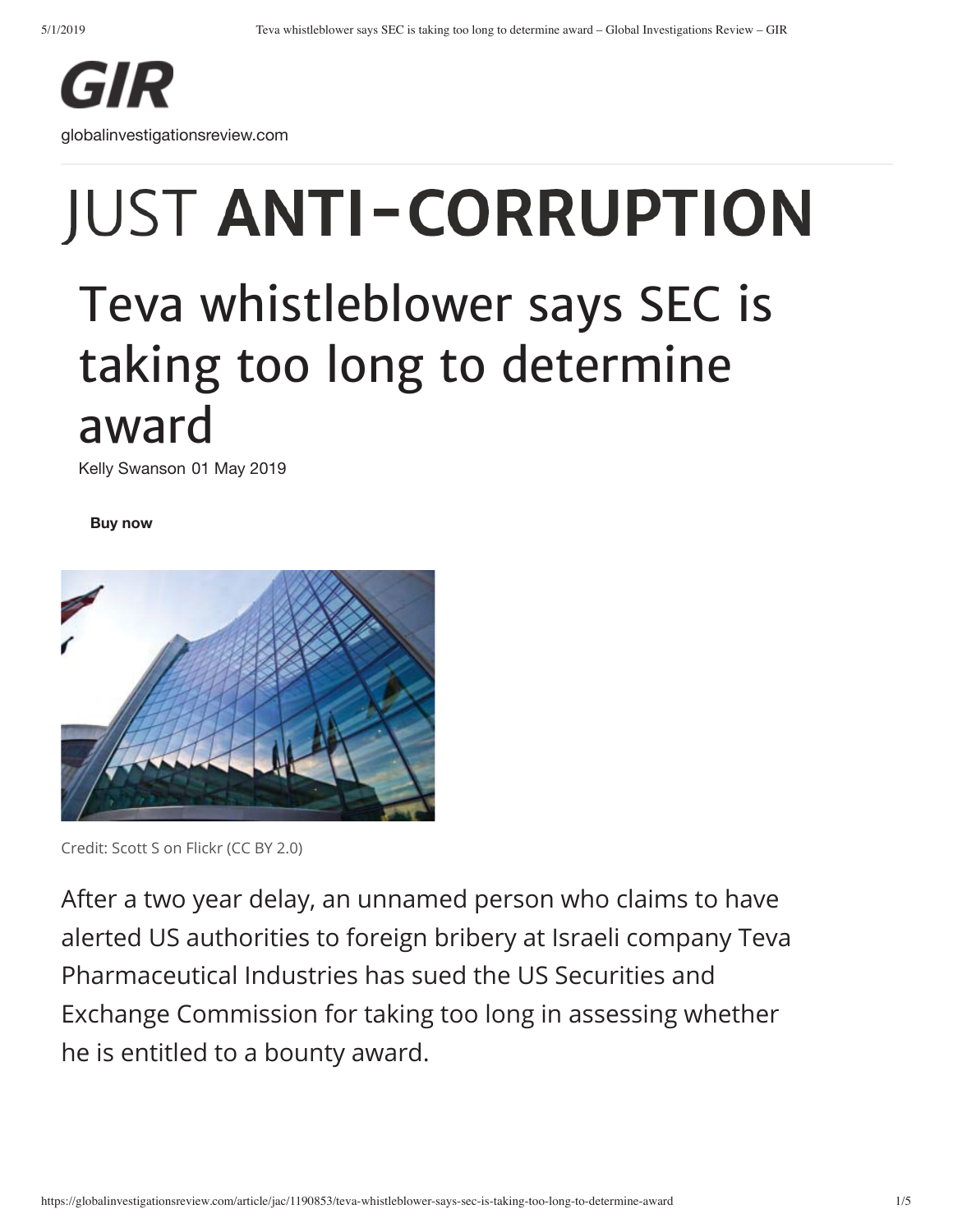In the US Court of Appeals for the DC Circuit, an anonymous whistleblower filed a petition on 29 April asking the SEC to issue a preliminary determination on his whistleblower reward claim within 60 days.

The whistleblower, referred to in the petition as John Doe, submitted a 42-page tip in 2011 detailing an alleged Foreign Corrupt Practices Act violation by the Israeli pharmaceutical company.

Following the tip, officials from the SEC, including the now SEC FCPA unit chief Charles Cain and SEC senior counsel Michael Catoe, discussed the case with the whistleblower and his attorneys. According to the petition, the whistleblower and his attorneys had at least 31 follow-up conversations with SEC and US Department of Justice personnel.

At the time the petitioner was represented by Andy Rickman and Christopher Connors; both of them also represented a whistleblower in a foreign bribery probe into German healthcare firm Fresenius (https://www.wsj.com/articles/german-dialysis-firm-reachesagreement-in-bribery-probe-11551119500), which recently settled FCPA charges.

Rickman and Connors will be well-known to FCPA defence lawyers and prosecutors alike. The pair have sought to corner the market of FCPA whistleblowers. Rickman, for example, claims to have submitted whistleblower awards claims for clients from over 50 countries.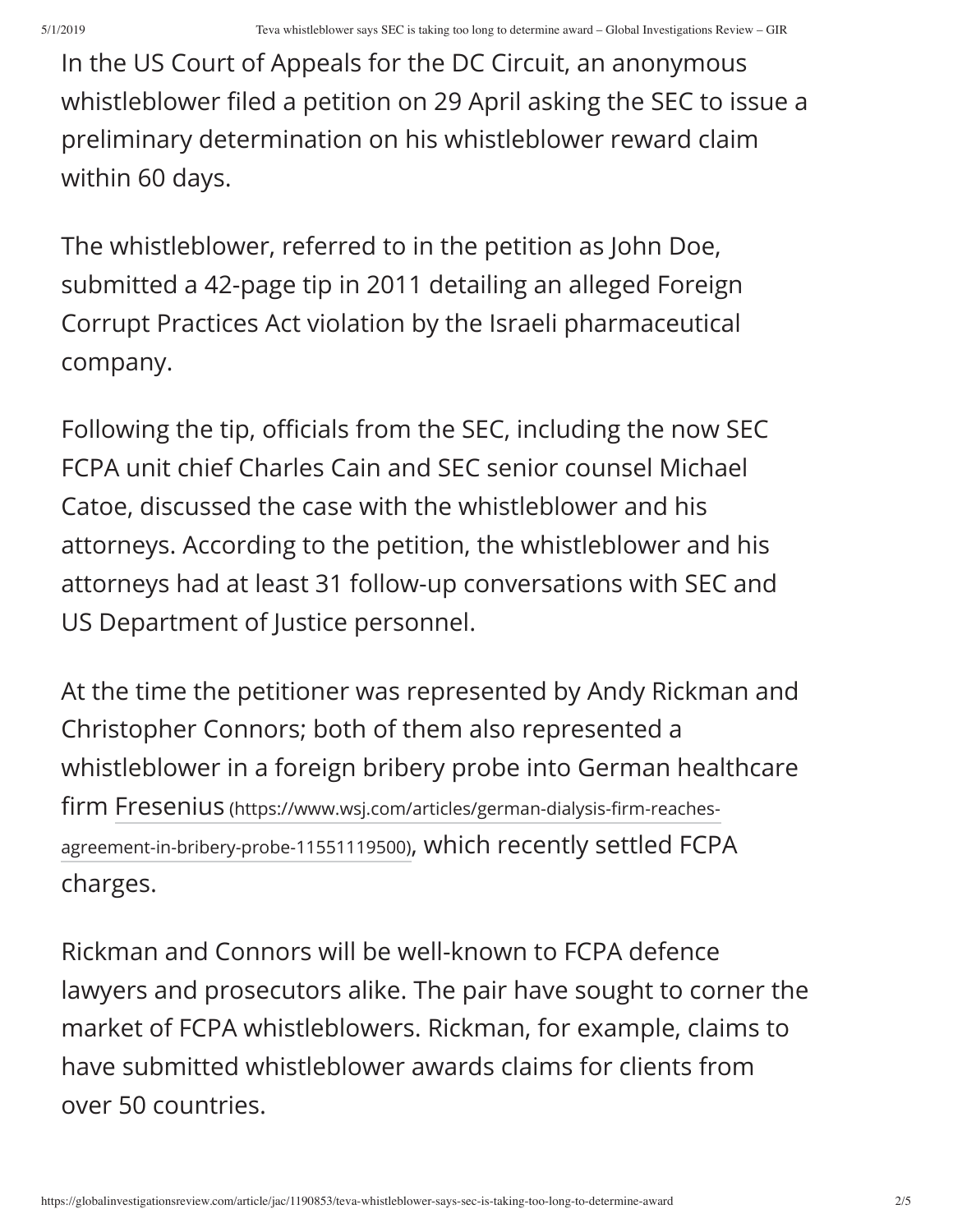"It shouldn't take years for the SEC to figure out how our client contributed to the Teva case," said Rickman and Connors in an email. "This doesn't involve a complex mystery that requires gumshoes and bloodhounds to solve; it's a simple question about how our client contributed to the case."

### In 2016 Teva agreed to pay a combined \$519 million

(https://globalinvestigationsreview.com/article/jac/1079231/teva-pharmaceutical-to-payusd519-million-to-resolve-fcpa-allegations) to settle allegations by the DOJ and SEC of bribery in Russia, Ukraine and Mexico.

Following the settlement, the whistleblower filed a claim for an award but has heard nothing in return except for a "boilerplate" letter from the SEC confirming receipt of the claim, according to the petition.

Counsel to the whistleblower on the petition, William Copley at Weisbrod Matteis & Copley, wrote that the two year delay is "unusual" and "unreasonable" given the "delay at issue involves a simple task."

"In this case, the SEC needs only apply the straightforward statutory criteria… to facts and evidence that the commission already possesses," counsel to the whistleblower wrote.

Hinting that delays have become a pattern for the SEC's office of the whistleblower, Copley wrote that he was contemporaneously filing a separate petition for a similar delay in determining a separate whistleblower's potential SEC award.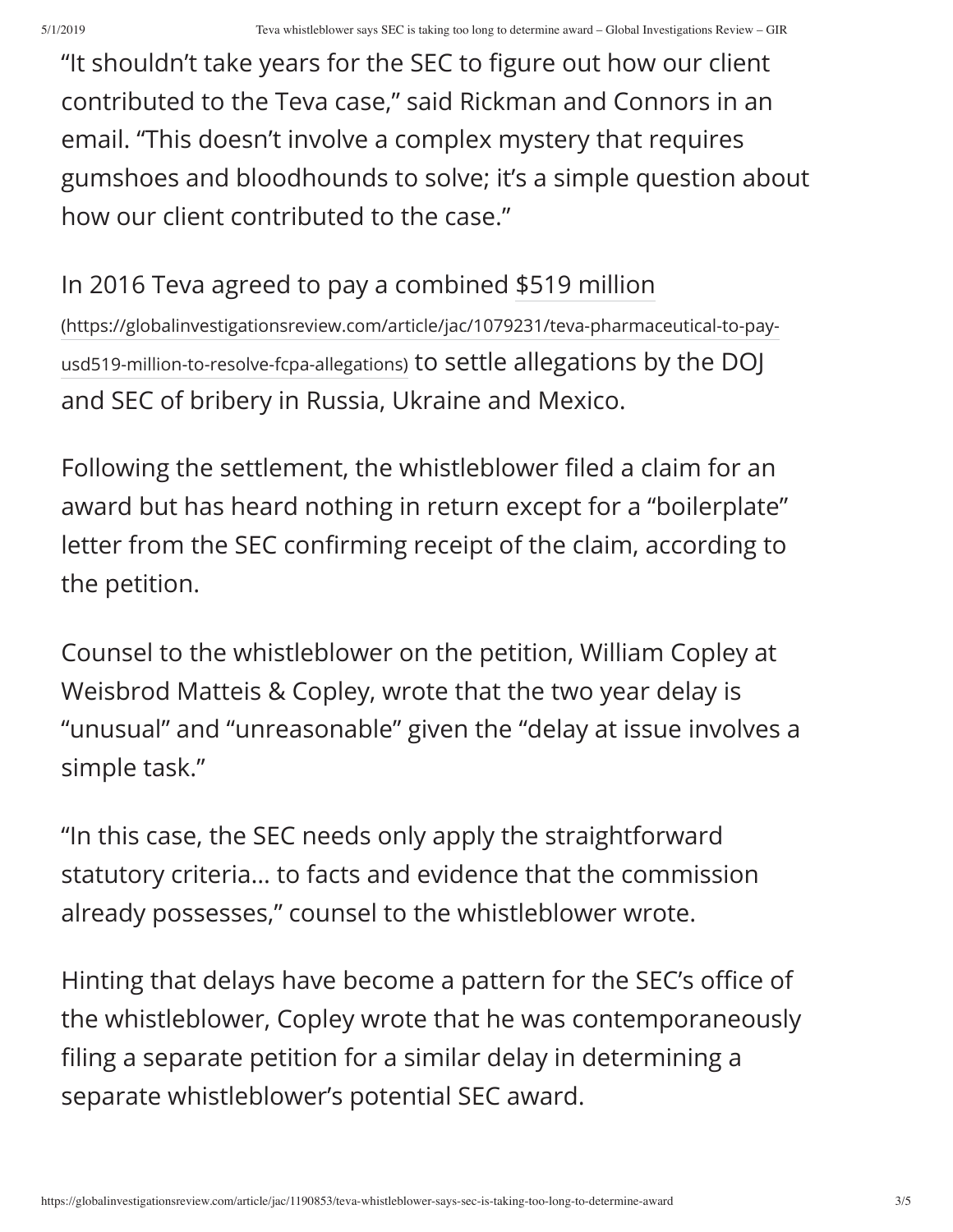"The SEC's delay and indifference towards my clients' rights are indefensible, and we are confident that the court will agree," Copley wrote in an email to GIR.

The SEC's office of the whistleblower received around 5,200 tips in 2018, an increase of 18% from 2017 and a 76% increase from 2012. In 2018, the commission awarded more dollars to whistleblowers than in all prior years combined, according to an annual report (https://www.sec.gov/sec-2018-annual-report-whistleblowerprogram.pdf) by the office of the whistleblower.

A successful whistleblower whose information leads to an enforcement action is entitled to between 10% and 30% (https://www.sec.gov/whistleblower/frequently-asked-questions)of the total monetary penalty collected by the SEC and related actions brought by other regulatory and law enforcement authorities. In the Teva case, if the SEC determines that the whistleblower is entitled to an award, he could receive anywhere from \$52 million to \$156 million.

To date, there have been no publicly known instances of the SEC giving an award to a whistleblower who provided a tip that led to an FCPA case.

The SEC declined to comment.

# **Counsel to whistleblower in 2011 claim**

Andy Rickman in Washington, DC

# Christopher Connors in Chicago